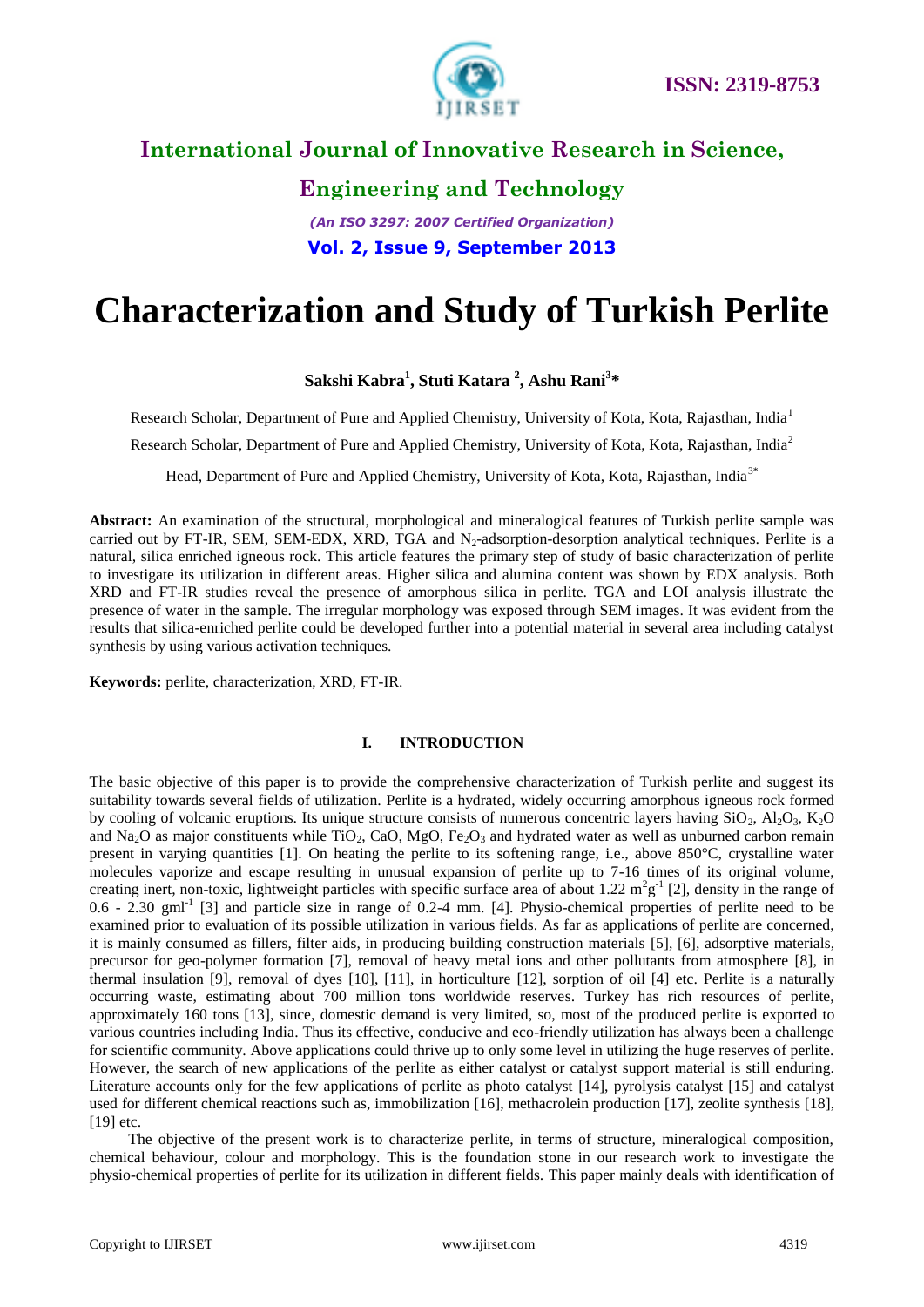

### **Engineering and Technology**

*(An ISO 3297: 2007 Certified Organization)* **Vol. 2, Issue 9, September 2013**

characteristics of perlite and their study using spectroscopic and microscopic analysis through FT-IR, SEM, SEM-EDX, XRD, TGA and  $N_2$ -adsorption-desorption techniques.

#### **II. EXPERIMENTAL**

#### *A. Materials*

Perlite sample was imported from Turkey and supplied to us by Indica Chem. Ind. Pvt. Ltd., India. *B. Procedure* 

 Perlite sample was taken as such and thermally treated in a muffle furnace under static conditions at 800°C for 3 h and named as TAP.

#### *C. Characterization*

Physiochemical properties of perlite and TAP were studied by FT-IR, SEM and SEM-EDX, XRD, TGA, and  $N_2$ adsorption-desorption studies.

The FT-IR study of the sample was done by Bruker FT-IR Spectrophotometer (TENSOR 27) in DRS mode by mixing samples with KBr in 1:20 weight ratio. The spectra were recorded in the range  $550-4000$  cm<sup>-1</sup> with a resolution of

4 cm<sup>-1</sup>. SEM (Model-JEOL-JSM 5600) was used to investigate morphology and surface texture of the sample while elemental analysis was studied by SEM-EDX analysis (Model-INCA Oxford). X-ray diffraction study was done by Xray powder diffractometer (Bruker D8 Advance) using Cu K<sub>a</sub> radiation ( $\lambda = 1.5406$ A°). The samples were scanned in 2θ range of 5-65˚ at a scanning rate of 0.04˚s-1 . TGA of the sample was carried out using Mettler Toledo thermal analyser (TGA/DSC1 SF/752), by heating the sample in the range of 50–850 °C with a heating rate of 10 °C/min under nitrogen flow (50 cm<sup>3</sup>/min). BET surface area of the samples was measured at liquid nitrogen temperature (77 K) using Quantachrome NOVA 1000e surface area analyser. The samples were degassed under vacuum at 120 °C for 2 h, prior to measurement.

#### **III. RESULTS AND DISCUSSION**

Perlite is white or light-gray coloured material which turns to light pinkish on thermal treatment. FT-IR spectrum of perlite and TAP (Fig. 1) shows a broad band between  $3600-3300$  cm<sup>-1</sup>, which is attributed to surface  $-OH$  groups of  $-$ Si-OH and water molecules adsorbed on the surface. The broadness of band indicates the presence of strong hydrogen bonding in the sample [20]. The hydroxyl groups exist in higher degree of association with each other which results in extensive hydrogen bonding, while in FT-IR spectrum of TAP, the intensity and broadness of band is decreased which confirms the loss of water (Fig. 1b). The strong band at  $1178 \text{ cm}^{-1}$  is due to the structural siloxane framework, which is the vibrational frequency of the Si-O-Si bond. The peak is shifted to higher wave number, i.e., 1192 cm<sup>-1</sup> after thermal treatment, which is normally observed in amorphous silica samples [21]. An intense peak at  $1633 \text{ cm}^{-1}$  in the spectrum of perlite is attributed to bending mode ( $\delta_{O-H}$ ) of water molecule [22], which is again highly decreased in case of TAP. The region around 805 cm<sup>-1</sup> is characteristic of Si-O-Si symmetric stretching modes [23], [24]. Amorphous silica exhibited a relatively strong peak at about 800  $cm^{-1}$  and it can be distinguished from the band of crystalline silicate [25]. The observed frequencies of IR bands of perlite and their possible assignments are summarized in Table 1.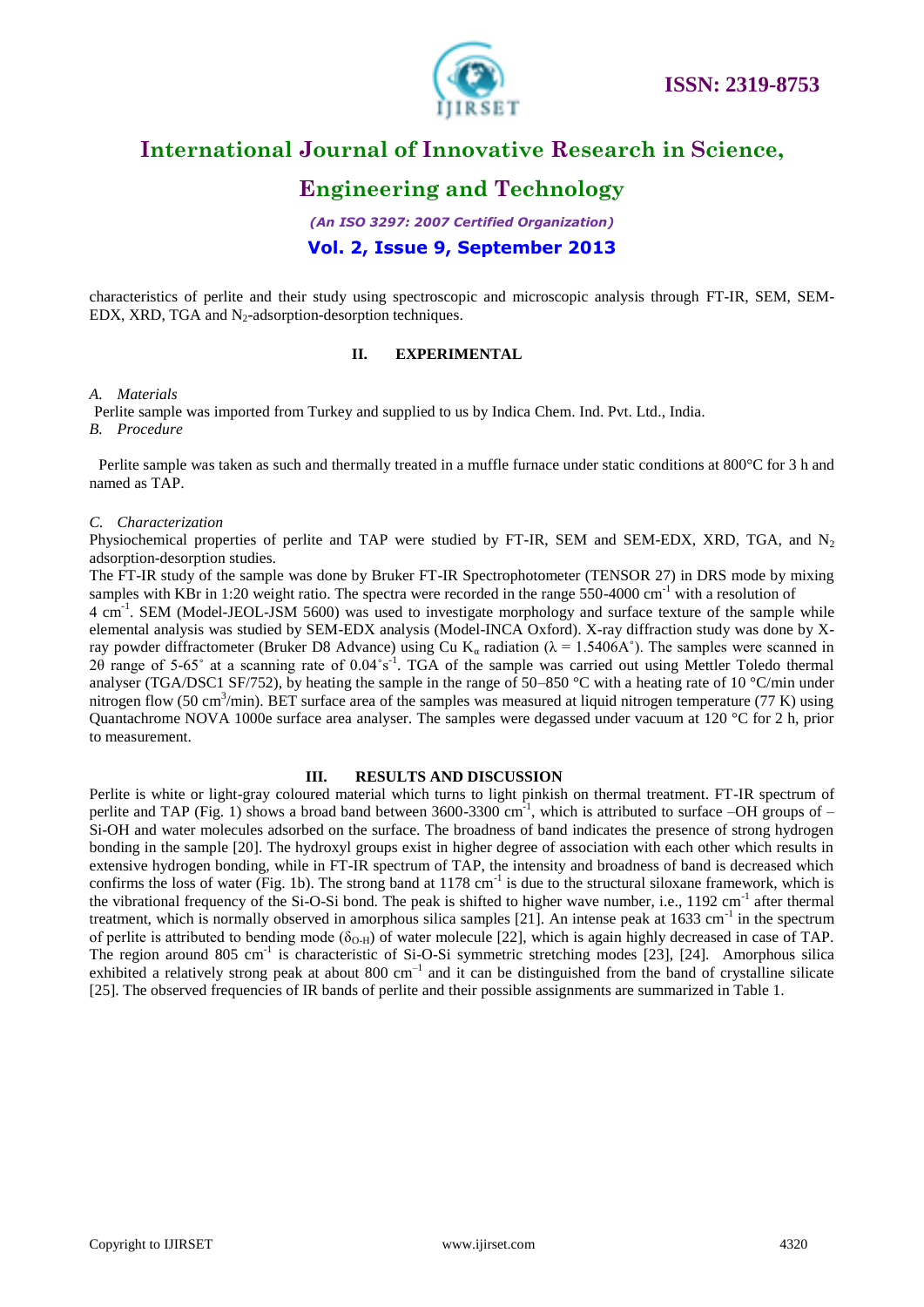



|  |  |  |  |  | Table I. The Observed Frequencies of IR Bands of Perlite, TAP and their Possible Assignments |
|--|--|--|--|--|----------------------------------------------------------------------------------------------|
|  |  |  |  |  |                                                                                              |
|  |  |  |  |  |                                                                                              |

| Assignments                    | Wave number $(cm^{-1})$ |            |
|--------------------------------|-------------------------|------------|
|                                | Perlite                 | <b>TAP</b> |
| Si-O-Si symm. stretching vib.  | 802                     | 812        |
| Si-O-Si asymm. stretching vib. | 1030                    | 1192       |
| -O-H bending vib.              | 1632                    | 1628       |
| -O-H stretching vib.           | 3618                    | 3579       |

SEM micrograph of perlite and its magnified view (Fig. 2 a and b) revealed the irregular morphology of perlite particles with broken or ragged edges. Similar pattern was observed in other reported micrographs of perlite [7]. SEM images of TAP and its magnified view (Fig. 3 a and b) are mainly fragmatic and random as a result of thermal activation [4]. But here, the morphology is less irregular which confirms the evaporation of water from the perlite sample on heating at high temperature.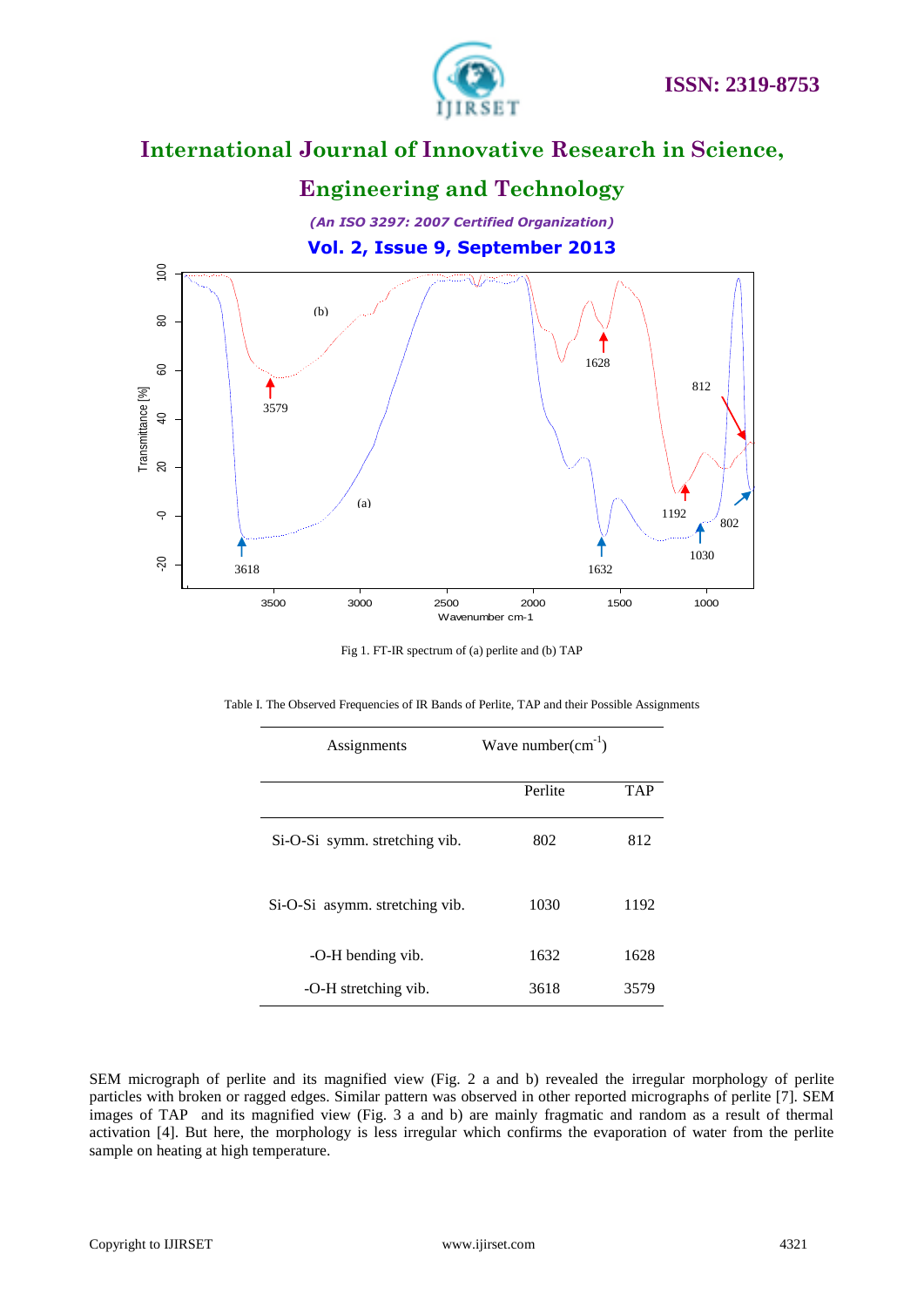

### **Engineering and Technology**

*(An ISO 3297: 2007 Certified Organization)* **Vol. 2, Issue 9, September 2013**





 $(a)$  (b)

Fig 2. SEM micrograph of (a) perlite and (b) its magnified view



 $(a)$  (b)

øя

0000 20 22 SEI

Fig 3. SEM micrograph of (a) TAP and (b) its magnified view

The chemical composition of perlite and TAP were determined by SEM-EDX technique which is shown in Table 2.

Table II. EDX Analysis of Perlite and TAP

|            |       |       |      |      | Samples $O(wt\%)$ Si(wt%) Al(wt%) K(wt%) Na(wt%) Zn(wt%) Fe(wt%) Ti(wt%) S(wt%) LOI |      |      |      |                          |     |
|------------|-------|-------|------|------|-------------------------------------------------------------------------------------|------|------|------|--------------------------|-----|
| Perlite    | 73.70 | 18.83 | 3.72 | 1.44 | 1.91                                                                                | 0.22 | 0.10 | 0.07 | $\overline{\phantom{a}}$ | 4.1 |
| <b>TAP</b> | 73.60 | 18.80 | 3.70 | 1.34 | 1.91                                                                                | 0.22 | 0.10 | 0.07 | $\overline{\phantom{a}}$ | -   |
|            |       |       |      |      |                                                                                     |      |      |      |                          |     |

Loss on ignition (LOI) was determined by heating a certain weighed quantity of perlite in muffle furnace at 800°C for 3 h. The LOI amount was 4.1 wt % which corresponds to the removal of moisture and coexisting unburned carbon from sample [26]. The TGA curve of perlite, as shown in Fig. 4, shows continuous decrease in weight of sample from 50-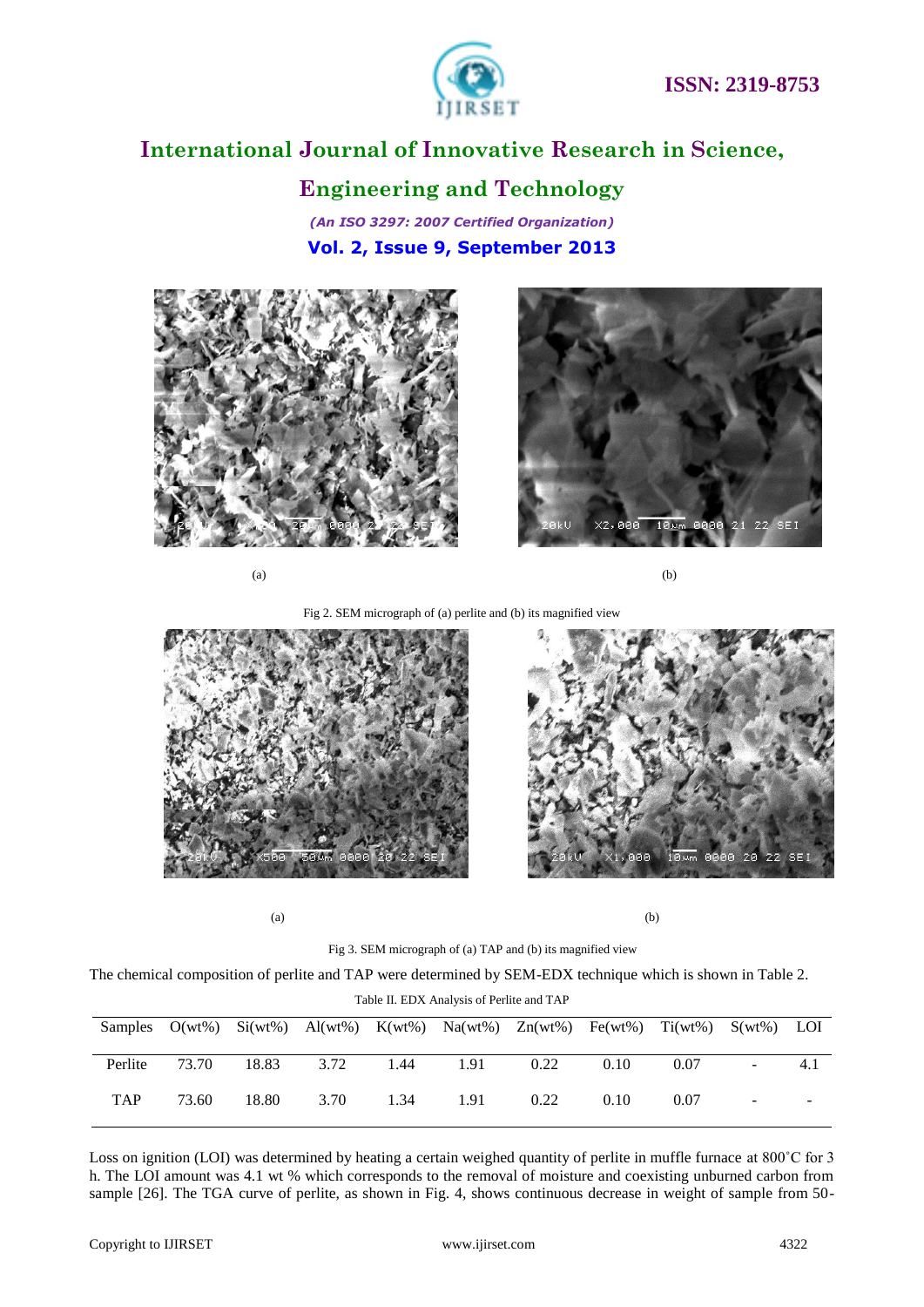

### **Engineering and Technology**

*(An ISO 3297: 2007 Certified Organization)* **Vol. 2, Issue 9, September 2013**

900°C. Weight loss in lower temperature range relates to the removal of moisture content of the sample together with some volatile materials. While, the weight loss of sample within range of 550-900°C would correspond to the burning of carbonaceous materials that were firmly adsorbed on the surface of the solid materials remaining or volatilization of some trace metal oxides [27].





BET surface area of perlite and TAP samples were found to be 2.6 and 2.3  $m^2/g$  respectively.

The broad powder X-ray diffraction pattern of perlite (Fig. 5a), confirmed the absence of any ordered crystalline structure [28] which is typical for amorphous solids. However, heating of perlite at temperature over 800°C for 3 h could convert less ordered structure to a more highly ordered structure and a single crystalline peak appears at  $2\theta$  = 27.642° (Fig. 5b) which shows presence of quartz in the sample [29], along with a broad peak at  $2\theta = 22-23$ ° confirming amorphous nature of silica [24], [30].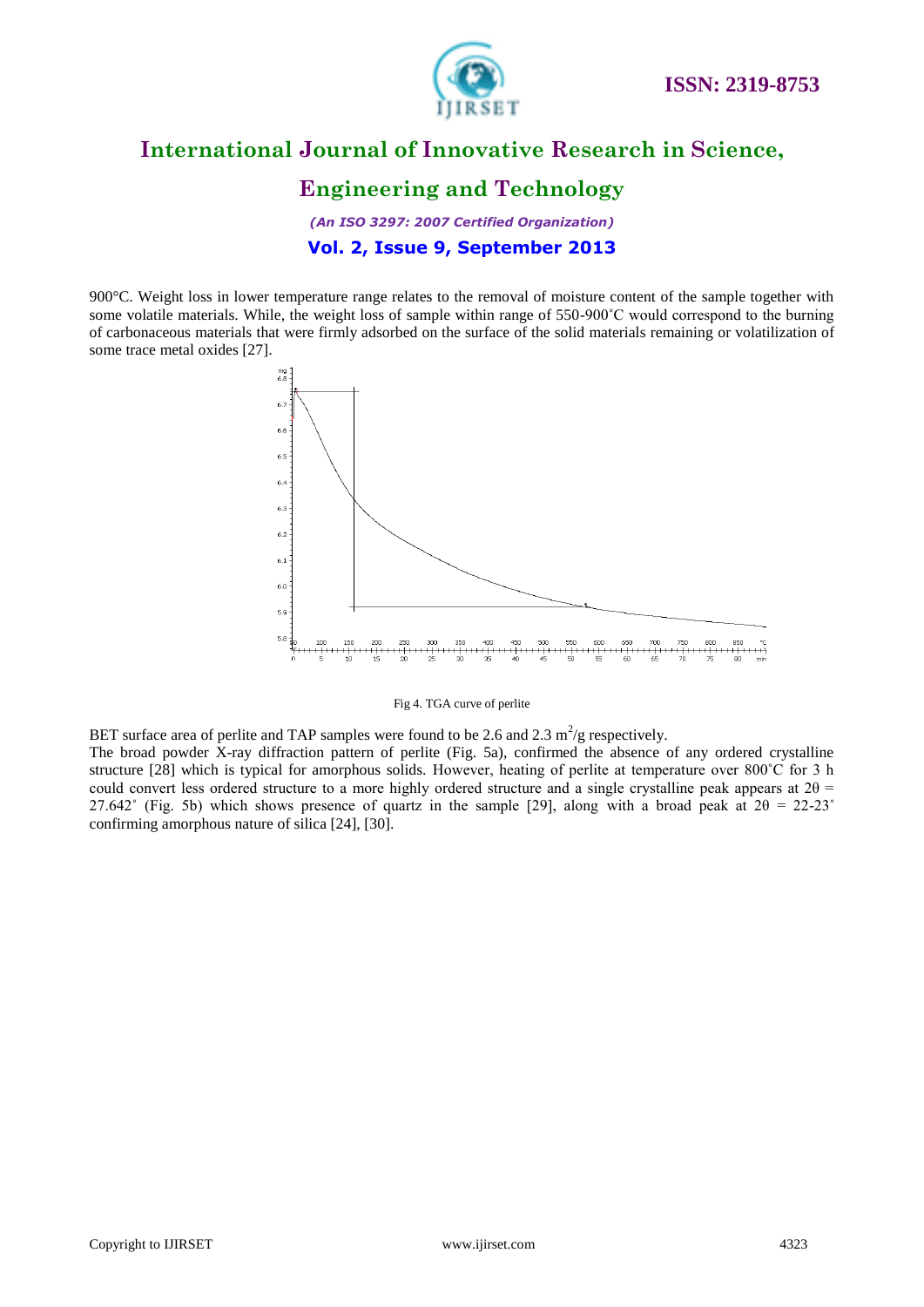



#### **Engineering and Technology**

*(An ISO 3297: 2007 Certified Organization)* **Vol. 2, Issue 9, September 2013**





#### **IV. CONCLUSIONS**

Results obtained in the present investigation confirm silica and alumina as major constituents of perlite. It is also observed that the nature of silica in perlite is mainly amorphous with irregular morphology and only a single crystalline peak appears on thermal treatment. On the basis of analysis, it can also be said that high number of hydroxyl groups and Si-O-Si network is also present in perlite. Moreover, comparison of perlite with TAP shows the effects of thermal treatment on structure, mineralogy, colour, surface area and morphology of perlite. The contemporary report aims at study of fundamental characteristics of perlite for its further applications in novel fields. The results like presence of amorphous silica network and surface hydroxyl groups in perlite indicate towards the potential capability of perlite as a support material in catalyst synthesis.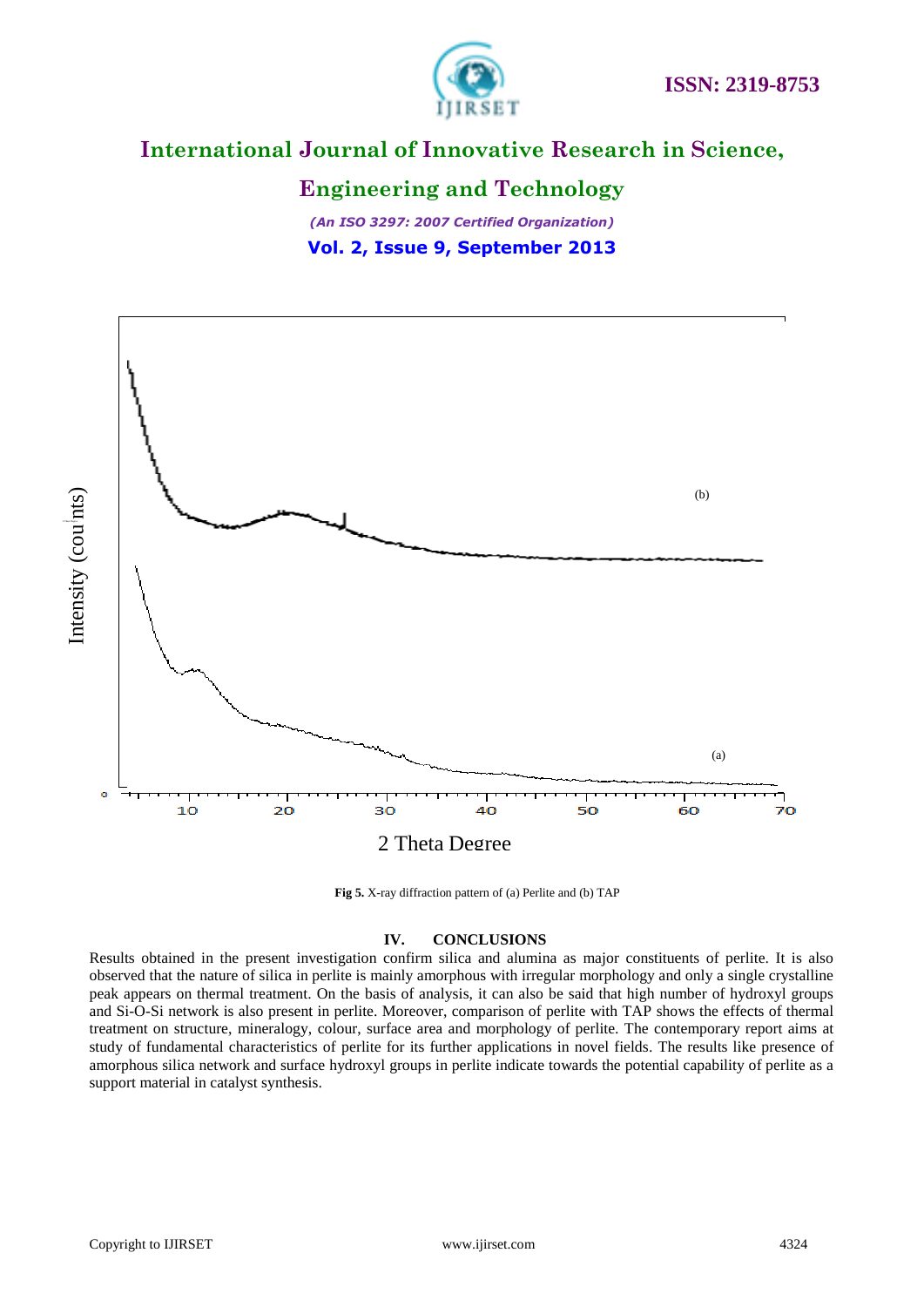

### **Engineering and Technology**

*(An ISO 3297: 2007 Certified Organization)*

**Vol. 2, Issue 9, September 2013**

#### **ACKNOWLEDGEMENT**

The authors are thankful to Dr. Mukul Gupta, Dr. D.M. Phase, Er. V.K. Ahiray from UGC-DAE CSR Lab, Indore, India for XRD and SEM, SEM-EDX respectively. The financial support was provided by Fly Ash Mission, DST, New Delhi, India. The authors are also grateful to UGC, New Delhi, India for their Junior Research Fellowship scheme.

#### **REFERENCES**

- [1] Dogan, M., Alkan, M., Cakir, U., "Electrokinetic Properties of Perlite", *J. Colloid Interface Sci*. Vol. 192, pp.114-18, 1997.
- [2] Dogan, M., Alkan, M., "Adsorption kinetics of methyl violet onto perlite*", Chemosphere*, Vol.50, pp.517-28, 2003.
- [3] Roulia, M., Chassapis, K.., Kapoutsis, J.A.., Kamitsos, E.I., Savvidis, T., "Influence of thermal treatment on the water release and the glassy structure of perlite",*J. Mater. Sci.*, Vol.41, pp.5870-81, 2006.
- [4] Bastani, D., Safekordi, A.A., Alihosseini, A., Taghikhani, V., "Study of oil sorption by expanded perlite at 298.15 K*", Sep. Purif. Technol.*, Vol.52, pp.295-300, 2006.
- [5] Morsy, M.S., Shebl, S.S., Abd El Gawad Saif, M., "Development of perlite-gypsum-slag-Lime sludge-composite system for building application*",Building Research Journal*, Vol.56, pp.49-58, 2008.
- [6] Aglan, H., Morsy, M., Allie, A., Fouad, F., "Evaluation of fiber reinforced nanostuctured perlite-cementitious surface compounds for building skin applications*", Construction and Building Materials*, Vol.23 (1), pp.138-45, 2009.
- [7] Vance, E.R., Perera, D.S., Imperia, P., Cassidy, D.J., Davis, J., Gourley, J.T., "Perlite Waste as a Precursor for Geopolymer Formation*", Journal of the Australian Ceramic Society*, Vol.45 (1), pp.44-49, 2009.
- [8] Mostaedi, M.T., Ghassabzadeh, H., Maragheh, M.G., Ahmadi, S.J., Taheri, H., "Removal of cadmium and nickel from aqueous solution using expanded perlite*", Brazilian Journal of Chemical Engineering*, Vol.27 (2), pp. 299-308, 2010.
- [9] Vaou, V., Panias, D., "Thermal insulating foamy geopolymers from perlite*", Miner. Eng.*, Vol.23 (14), pp.1146-51, 2010.
- [10] Vijaykumar, G., Dharmendirakumar, M., Renganathan, S., Sivanesan, S., Baskar, G., Elango, K.P., "Removal of Congo Red from Aqueous Solutions by Perlite*", Clean- Soil, Air, Water*, Vol.37 (4-5), pp.355-64, 2009.
- [11] Dogan, M., Alkan, M., "Removal of methyl violet from aqueous solution by perlite*", J. Colloid Interface Sci.*, Vol.267 (1), pp. 32-41, 2003.
- [12] Silber, A., Bar-Yosef, B., Levkovitch, I., Kautzky, L., Minz, D., "Kinetics and mechanisms of pH-dependent Mn (II) reactions in plant-growth medium*", Soil Biol. Biochem.*, Vol. 40, pp. 2787-95, 2008.
- [13] Celik, A.G., Kilic, A.M., Cakal, G.O., "Expanded perlite aggregate characterization for use as a lightweight construction raw

material", *Physicochem. Probl. Miner. Process.* Vol. 49 (2), pp. 689-700, 2013.

- [14] Hosseini, S.N., Borghei, S.M., Vossoughi, M., Taghavinia, N., "Immobilization of TiO<sub>2</sub> on perlite granules for photocatalytic degradation of phenol", *Appl. Catal., B*, Vol. 74 (1-2), pp. 53-62, 2007.
- [15] Balat, M., "Diesel-like Fuel Obtained by Catalytic Pyrolysis of Waste Engine Oil", Energy, Exploration and Exploitation, Vol. 26 (3), pp. 197- 208, 2008.
- [16] Jafarzadeh, N.K., Sharifnia, S., Hosseini, S.N., Rahimpour, F., "Statistical optimization of process conditions for photocatalytic degradation of phenol with immobilization of nano TiO<sub>2</sub> on perlite granules", Korean J. Chem. Eng., Vol. 28 (2), pp. 531-38, 2011.
- [17] Schlaefer, Francis, W., Hansen, A., "Methacrolein production utilizing novel Catalyst", George, *US Patent*, 05/428, pp. 150, 1978.
- [18] Kongkachuichay, P., Lohsoontorn, P., "Phase Diagram of Zeolite Synthesized from Perlite and Rice Husk Ash", *Science Asia*, Vol. 32, pp. 13- 16, 2006.
- [19] Wang, P., Shen, B., Shen, D., Peng, T., Gao, "Synthesis of ZSM-5 zeolite from expanded perlite/kaolin and its catalytic performance for FCC naphtha aromatization", J. *Catal. Commun.*, Vol. 8 (10), pp. 1452-56, 2007.
- [20] Silverstein, R.M., Webster, F.X. *Spectrometric Identification of Organic Compounds*, Sixth ed., John Wiley Pub., Wiley India Pvt. Ltd., pp. 88., 2006.
- [21] Adam, F., Balakrishnan, S., Wong, P.L., "Rice Husk Ash Silica as a Support Material for Ruthenium based Heterogenous Catalyst*", Journal of Physical Science*, Vol. 17 (2), pp. 1-13, 2006.
- [22] Khatri, C., Rani, A., "Synthesis of a nano-crystalline solid acid catalyst from fly ash and its catalytic performance*", Fuel*, Vol. 87, pp. 2886-92, 2008.
- [23] Kabra, S., Sharma, A., Katara, S., Hada, R., Rani, A., "DRIFT- spectroscopic study of modification of surface morphology of perlite during thermal activation", *Indian Journal of Applied Research*, Vol. 3 (4), pp. 40-42, 2013.
- [24] Javed, S.H., Naveed, S., Feroze, N., Zafar, M., Shafaq, M., *"Crystal and Amorphous Silica from KMnO<sub>4</sub> treated and untreated Rice Husk* Ash*", Journal of Quality and Technology Management*, Vol. 6 (1), pp. 81-90, 2010.
- [25] Ojima, J., "Determining of Crystalline Silica in Respirable Dust Samples by Infrared Spectrophotometry in the Presence of Interferences", *J. Occup. Health*, Vol. 45, pp. 94-103, 2003.
- [26] Kordatos, K., Gavela, S., Ntziouni, A., Pistiolas, K.N., Kyritsi, A., Kasselouri-Rigopoulou, V., "Synthesis of highly siliceous ZSM-5 zeolite using silica from rice husk ash*", Microporous Mesoporous Mater.*, Vol. 115 (1-2), pp. 189-96, 2008.
- [27] Sekkina, M.M.A., Issa, R.M., El-Deen, A., Bastawisy, M., El-Helece, W.A., "Characterization and Evaluation of Thermodynamic Parameters for Egyptian Heap Fired Rice Straw Ash (RSA", *Int. J. Chem.*, Vol. 2 (1), pp. 81-88, 2010.
- [28] Kalapathy, U., Proctor, A., Shultz, J., "A simple method for production of pure silica from rice hull ash", *Bioresour. Technol.*, Vol. 73, pp. 257-62, 2000.
- [29] Jain, D., Khatri, C., Rani, A., "Synthesis and characterization of novel solid base catalyst from fly ash*", Fuel*, Vol. 90, pp.2083-88, 2011.
- [30] Amutha, K., Ravibaskar, R., Sivakumar, G., "Extraction, Synthesis and Characterization of Nanosilica from Rice Husk Ash*", International Journal of Nanotechnology and Applications*, Vol. 4 (1), pp. 61-66, 2010.